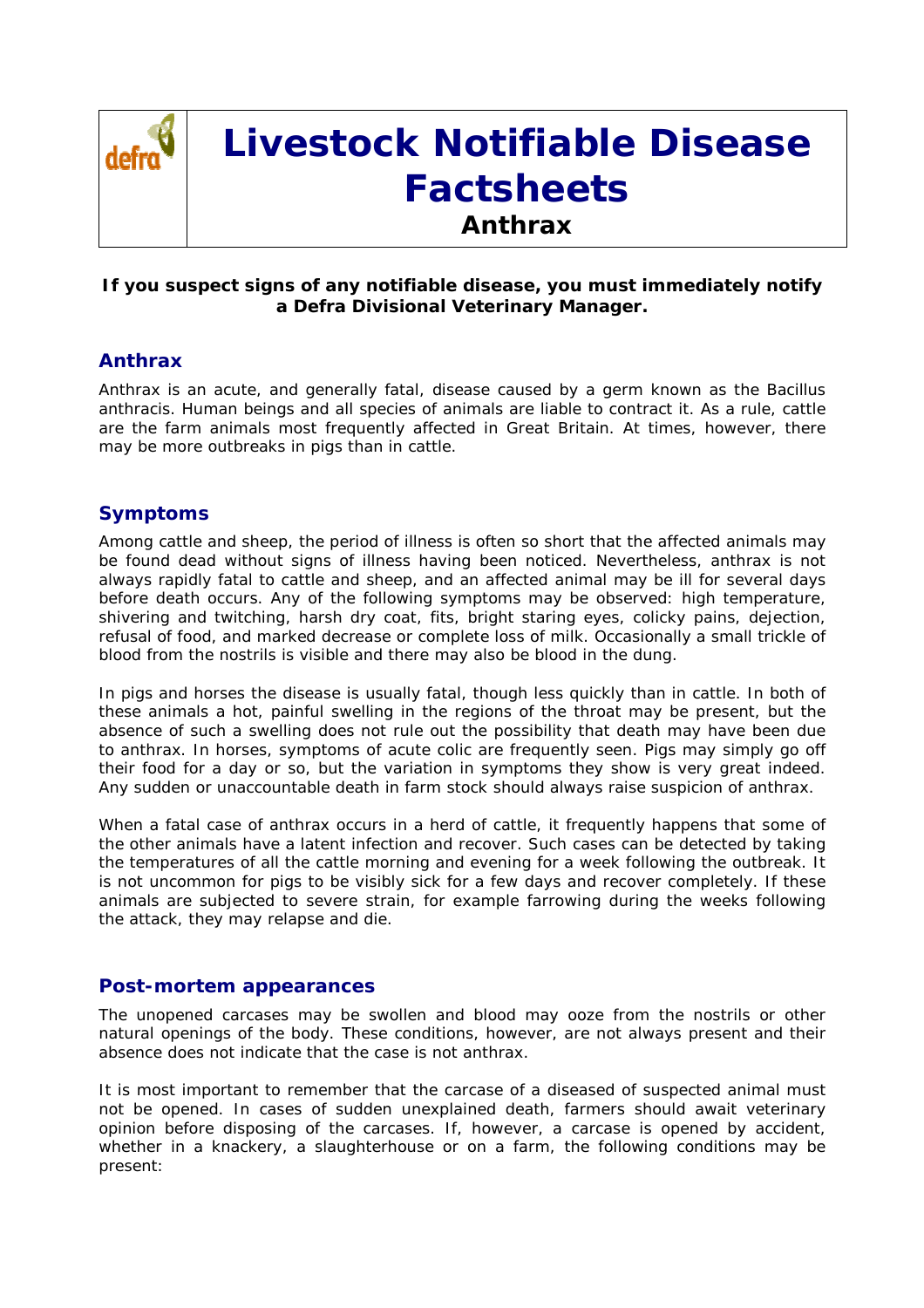- the lungs and the lymph glands are congested. Dressed carcases appear ill-bled and fevered. The spleen is often enlarged, especially in cattle and sheep; it is softer and darker than normal, and its substance may resemble soft tar;
- The intestines may be inflamed.
- Pigs may show a marked swelling of the throat and patches of inflammation in the bowel wall: sometimes there is a dark or paler red swelling of the diaphragm, usually associated with an excess of blood-stained fluid in the belly cavity. The spleen may be normal, or there may be dark red nodular areas slightly raised above the surface;
- Horses may show a marked swelling of the throat or the breast, but the spleen may be normal.

#### **Precautions**

The flesh, blood, offals and discharges from an anthrax- infected carcase are full of anthrax germs, and thus dangerous to animals and humans.

Consequently, an ailing animal to which the slightest suspicion might be attached must not be killed and bled. It should be isolated and the police informed. Similarly, when an animal is found dead under suspicious circumstances, it should not be moved, skinned, or in any way cut or opened. Animals, vermin and poultry must be kept away from it and the police informed. Any blood, which may have escaped from the body, should be immediately and thoroughly mixed with a large excess of a Defra approved disinfectant. This will destroy the anthrax organisms before they have time to form spores. This is most important as spores are very resistant to all destructive elements and may survive for years, constituting a continuing danger to livestock.

Animals that have been in contact with a suspected animal should be watched carefully and isolated at once if they show similar symptoms. This is particularly necessary if cows in milk are affected. This milk may on rare occasions contain anthrax bacilli and thus could infect human beings.

# **Treatment**

Treatment is seldom possible for animals infected with anthrax because of the rapid and fatal course of the disease once symptoms become apparent. However, if time permits, antibiotic drugs may be used with good effect. If animals are likely to be continually exposed to infection, for example by grazing over infected pastures, vaccination with anthrax spore vaccine is recommended.

This vaccine is safe to use and protects the animals for six months or more. Animals remain in a susceptible state, however, for about ten days after vaccination, and should be isolated as far as possible from contact with possible sources of infection during this period.

When the circumstances appear to warrant treatment with antibiotics or vaccine, a veterinary surgeon should be consulted.

# **Legislation**

The Anthrax Order of 1991 as amended revoked and replaced the Anthrax Order of 1938. The 1991 Order includes anthrax as a notifiable disease under the Animal Health Act, and any suspicion of the disease must be notified to the Defra Divisional Veterinary Manager. The Order also provides for a veterinary inquiry as to the existence of disease, and the action to be taken in confirmed cases including the rules to be observed in an infected place.

Movement of animals is controlled. The local authority has powers to dispose of carcase by incineration on the infected place or by such other means as the Divisional Veterinary